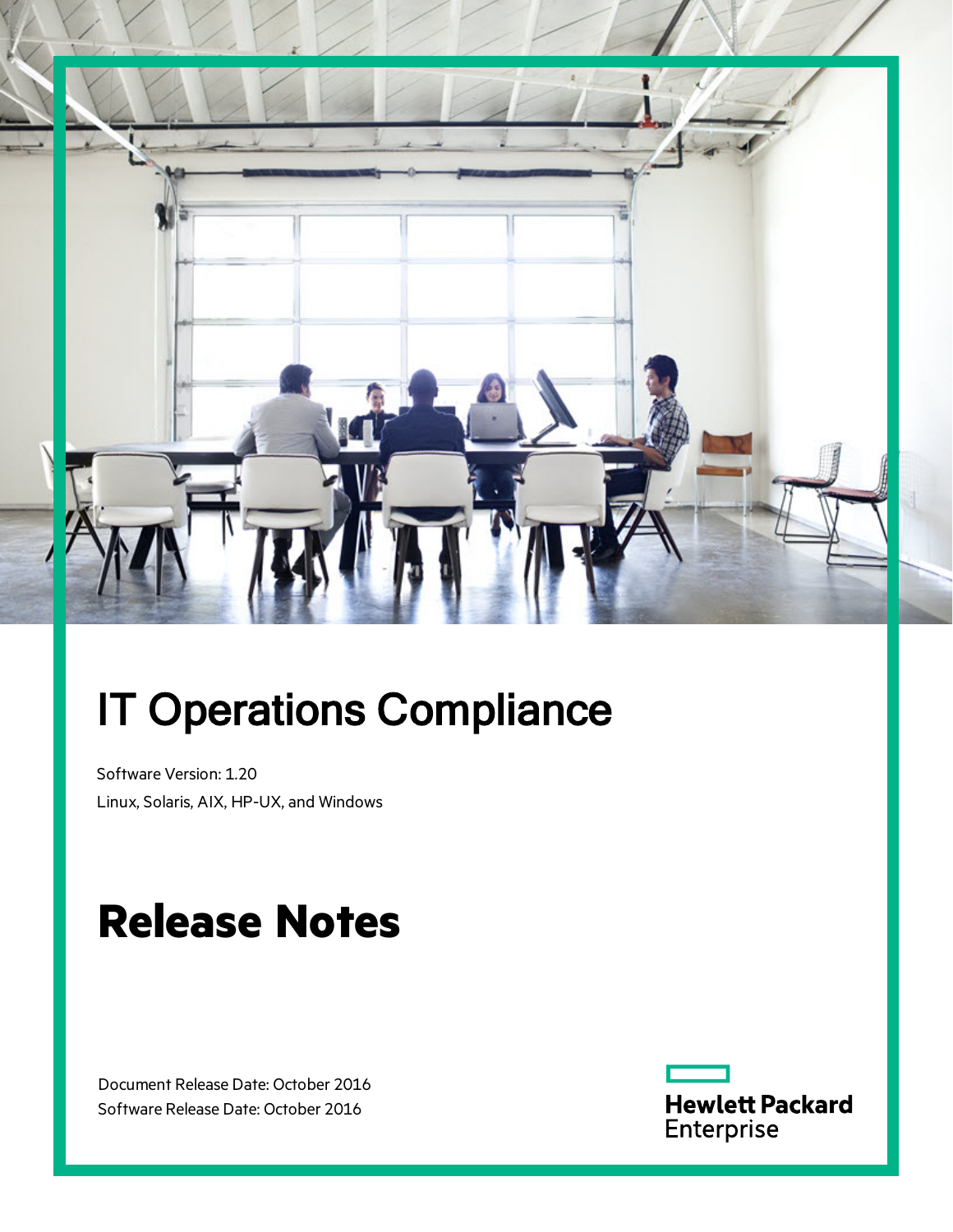### Legal Notices

#### Warranty

The only warranties for Hewlett Packard Enterprise products and services are set forth in the express warranty statements accompanying such products and services. Nothing herein should be construed as constituting an additional warranty. Hewlett Packard Enterprise shall not be liable for technical or editorial errors or omissions contained herein. The information contained herein is subject to change without notice.

### Restricted Rights Legend

Confidential computer software. Valid license from Hewlett Packard Enterprise required for possession, use or copying. Consistent with FAR 12.211 and 12.212, Commercial Computer Software, Computer Software Documentation, and Technical Data for Commercial Items are licensed to the U.S. Government under vendor's standard commercial license.

### Copyright Notice

© 2015 - 2016 Hewlett Packard Enterprise Development LP

#### Trademark Notices

Adobe™ is a trademark of Adobe Systems Incorporated.

Microsoft® and Windows® are U.S. registered trademarks of Microsoft Corporation.

UNIX® is a registered trademark of The Open Group.

This product includes an interface of the 'zlib' general purpose compression library, which is Copyright © 1995-2002 Jean-loup Gailly and Mark Adler.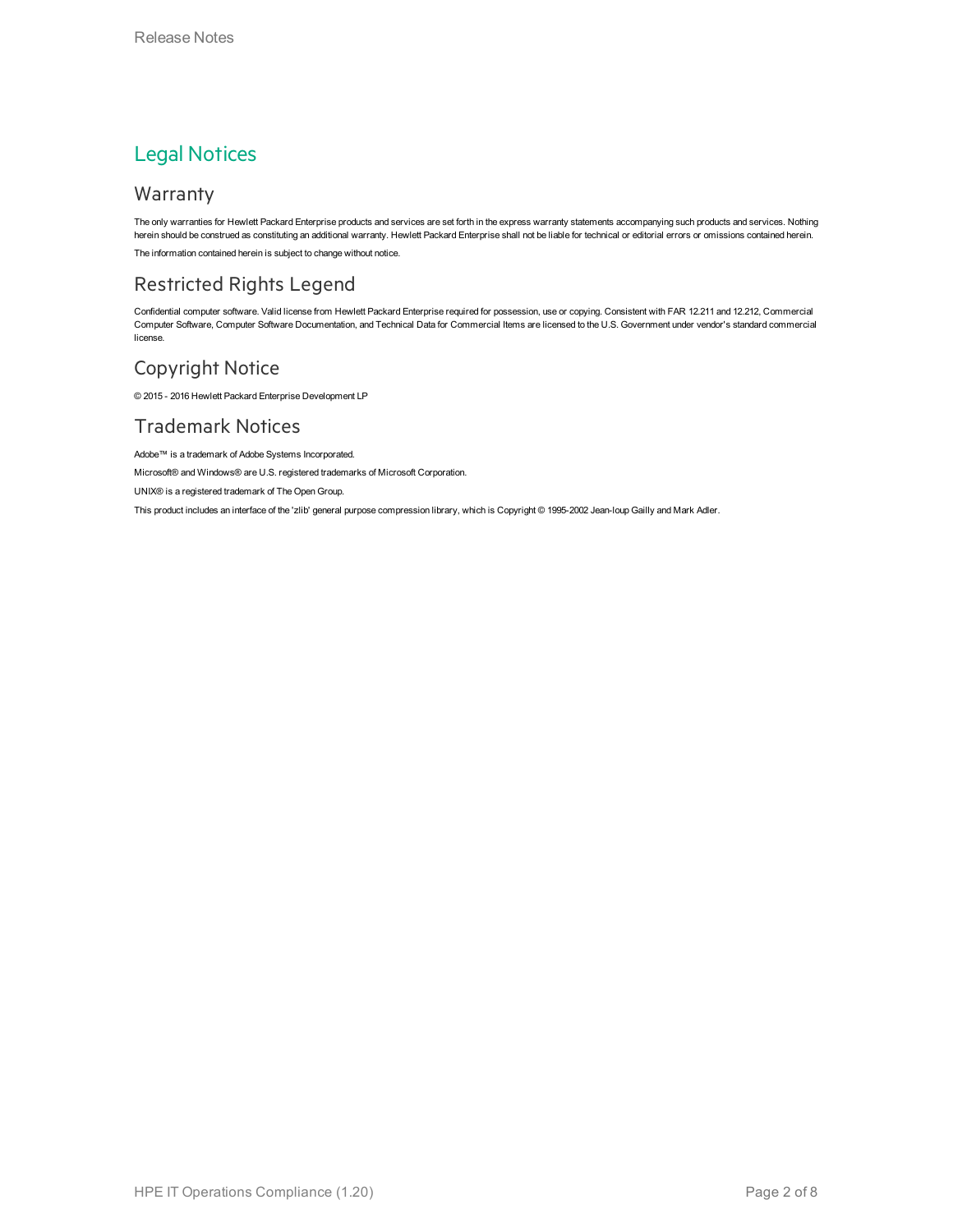### Documentation Updates

To check for recent updates or to verify that you are using the most recent edition of a document, go to: <https://softwaresupport.hpe.com/>.

This site requires that you register for an HP Passport and to sign in. To register for an HP Passport ID, click **Register** on the HPE Software Support site or click **Create an Account** on the HP Passport login page.

You will also receive updated or new editions if you subscribe to the appropriate product support service. Contact your HPE sales representative for details.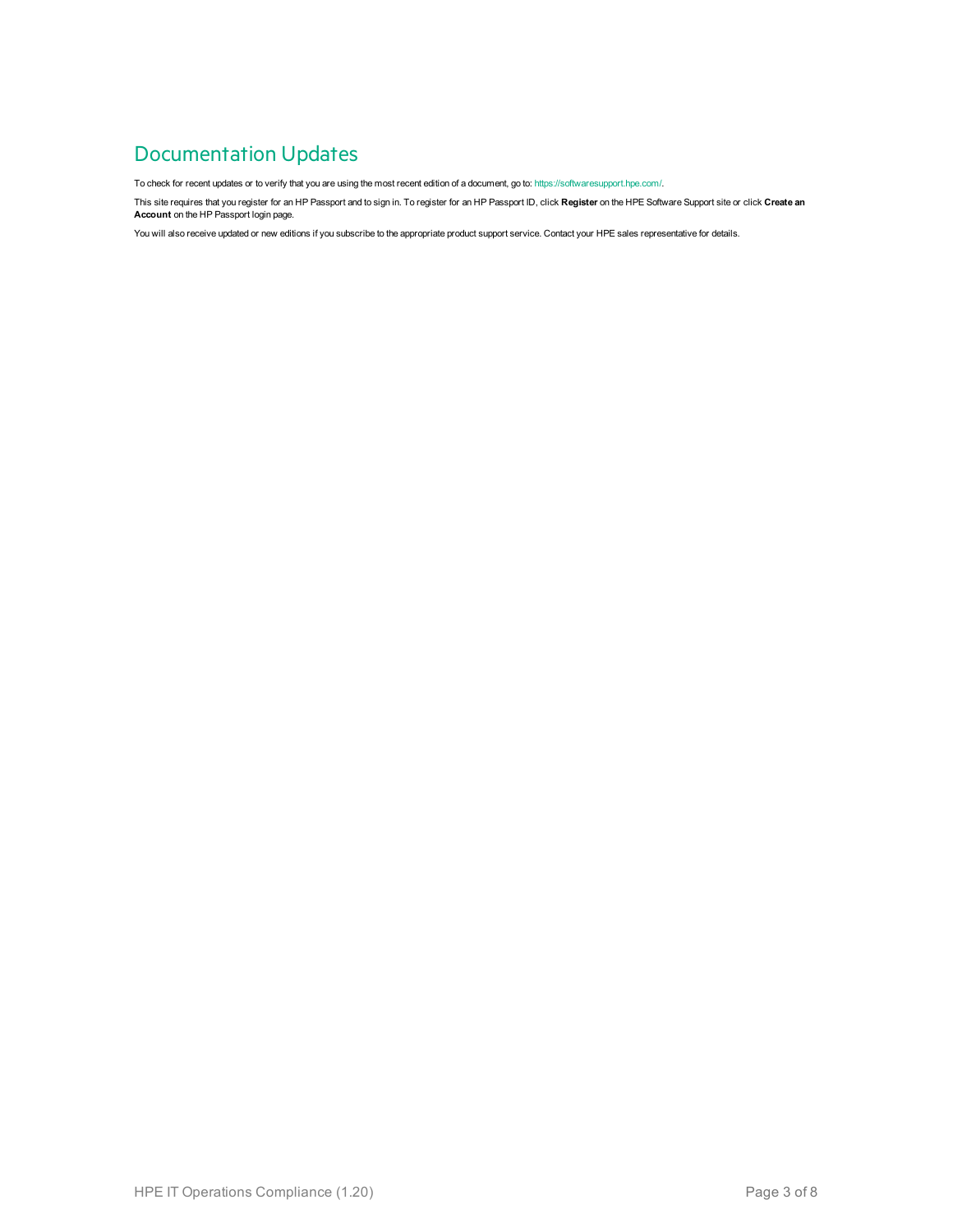### **Support**

Visit the HPE Software Support site at: <https://softwaresupport.hpe.com/>.

Most of the support areas require that you register as an HP Passport user and to sign in. Many also require a support contract. To register for an HP Passport ID, click **Register** on the HPE Support site or click **Create an Account** on the HP Passport login page.

To find more information about access levels, go to: <https://softwaresupport.hpe.com/web/softwaresupport/access-levels>.

**HPE Software Solutions Now** accesses the HPSW Solution and Integration Portal website. This site enables you to explore HPE Product Solutions to meet your business needs, includes a full list of Integrations between HPE Products, as well as a listing of ITIL Processes. The URL for this website is [https://softwaresupport.hpe.com/km/KM01702731.](https://softwaresupport.hpe.com/km/KM01702731)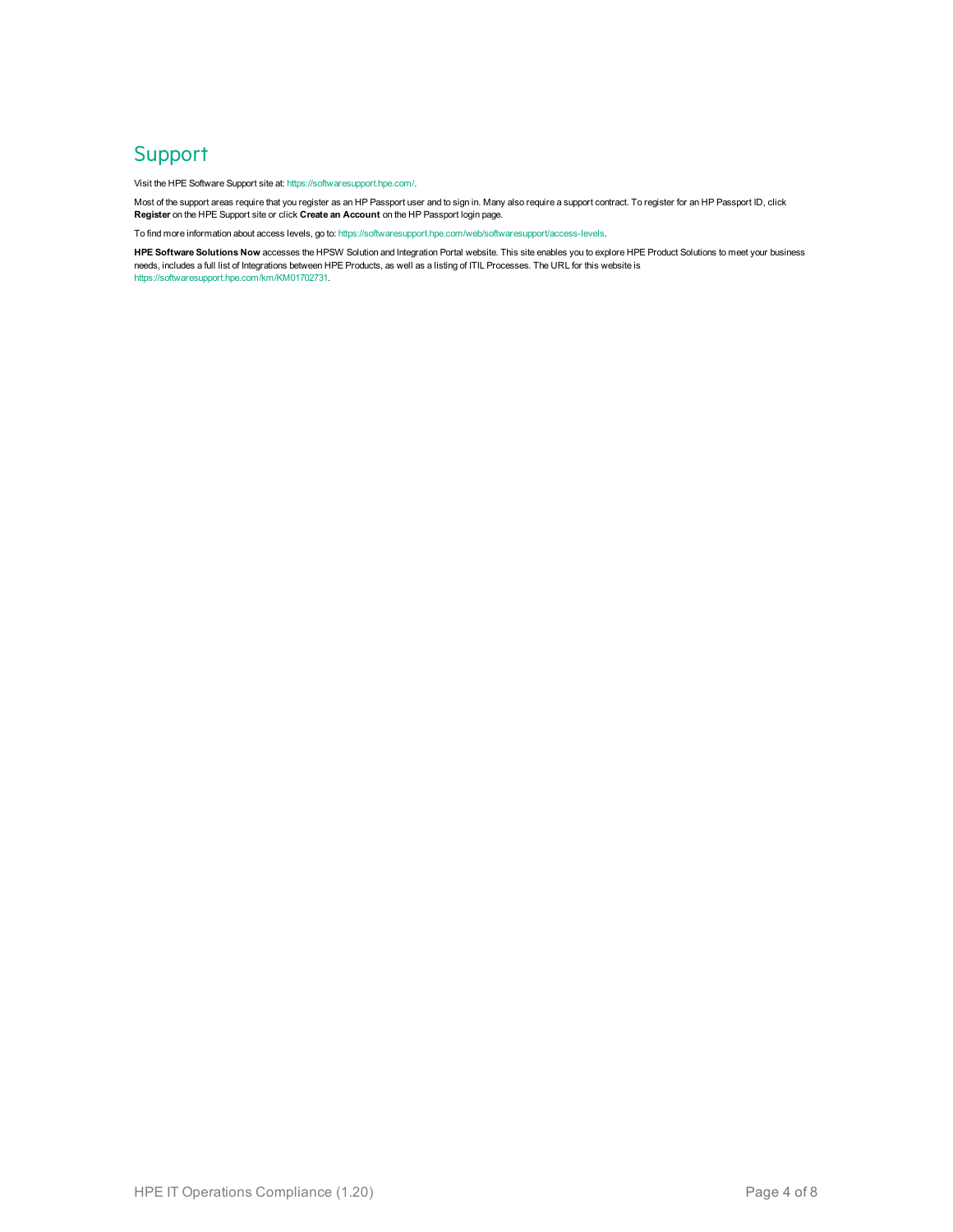# **Contents**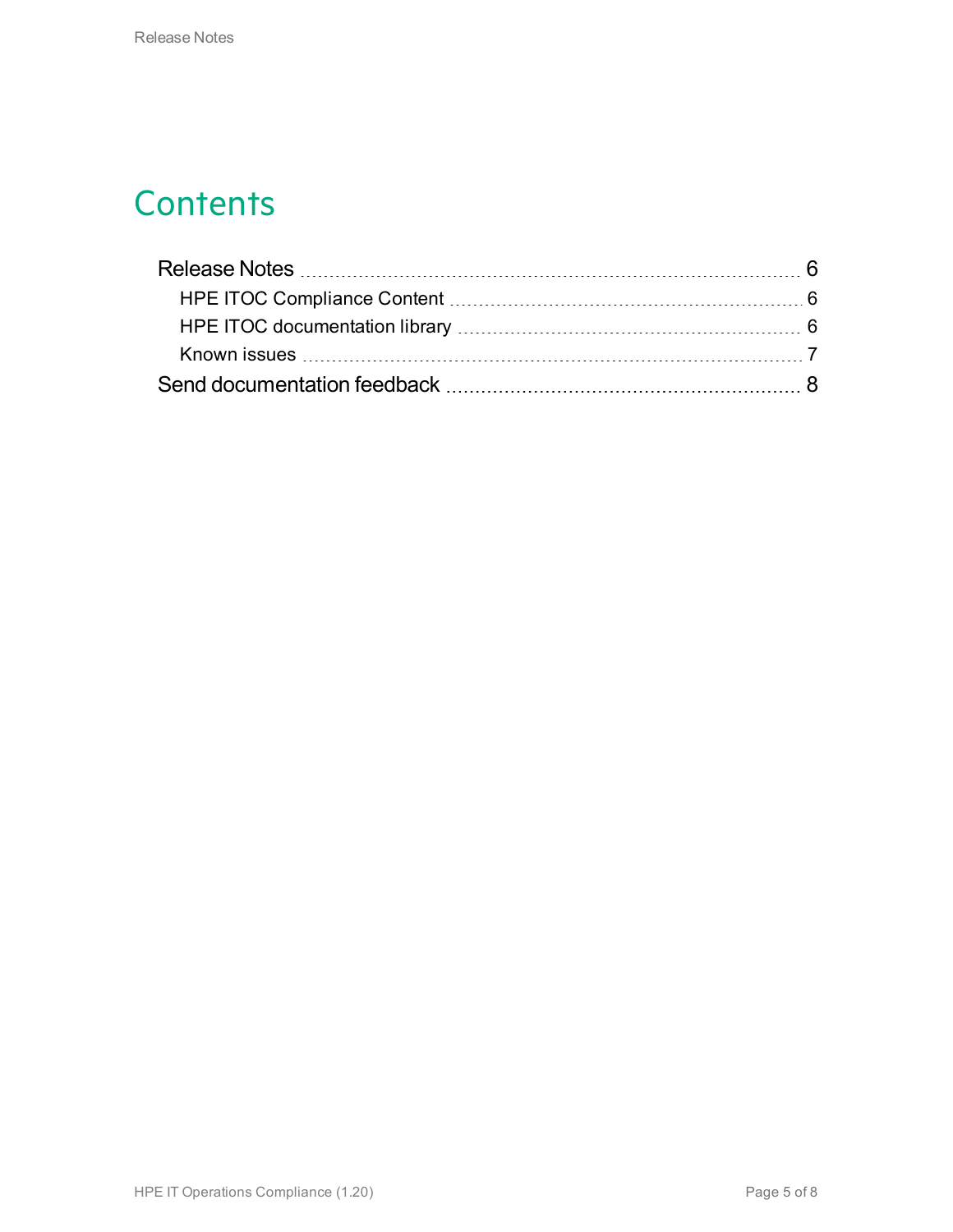# <span id="page-5-0"></span>Release Notes

**Software version:** 1.20

#### **Publication date**: October 2016

HPE IT Operations Compliance (ITOC) allows IT Operations users to track business service compliance against corporate and regulatory policies, making their environment compliant and therefore secure.

With HPE ITOC you can:

- Scan compliance of business services against policies in a repeatable and reliable manner
- Remediate non-compliance
- Provide an overall view of compliance status across policies and business services
- Track exceptions of resources to requirements in the Statement of Applicability (SoA)
- Track the lifecycle and revisions of policies, business services, controls, and SoAs

The HPE ITOC version 1.20 is a rebranded version of the previous HPE ITOC releases. No new features or enhancements have been introduced in this release.

## <span id="page-5-1"></span>HPE ITOC Compliance Content

HPE ITOC is integrated with HPE Live Network (HPELN) to deliver compliance content. The HPEprovided Compliance Control Library and Compliance Regulatory Policies are available for download from HPELN. Your HPE Passport login credentials are required for viewing HPE ITOC product-related information and downloading the required compliance content offerings on HPELN.

HPE ITOC product-related information is located at <https://hpln.hpe.com/product/hp-it-operations-compliance/content>

# <span id="page-5-2"></span>HPE ITOC documentation library

The following guides comprise the HPE ITOC documentation library. The information in these guides is also a part of the HPE ITOC online help. You can access the online help by clicking the **Help** icon in the HPE ITOC UI.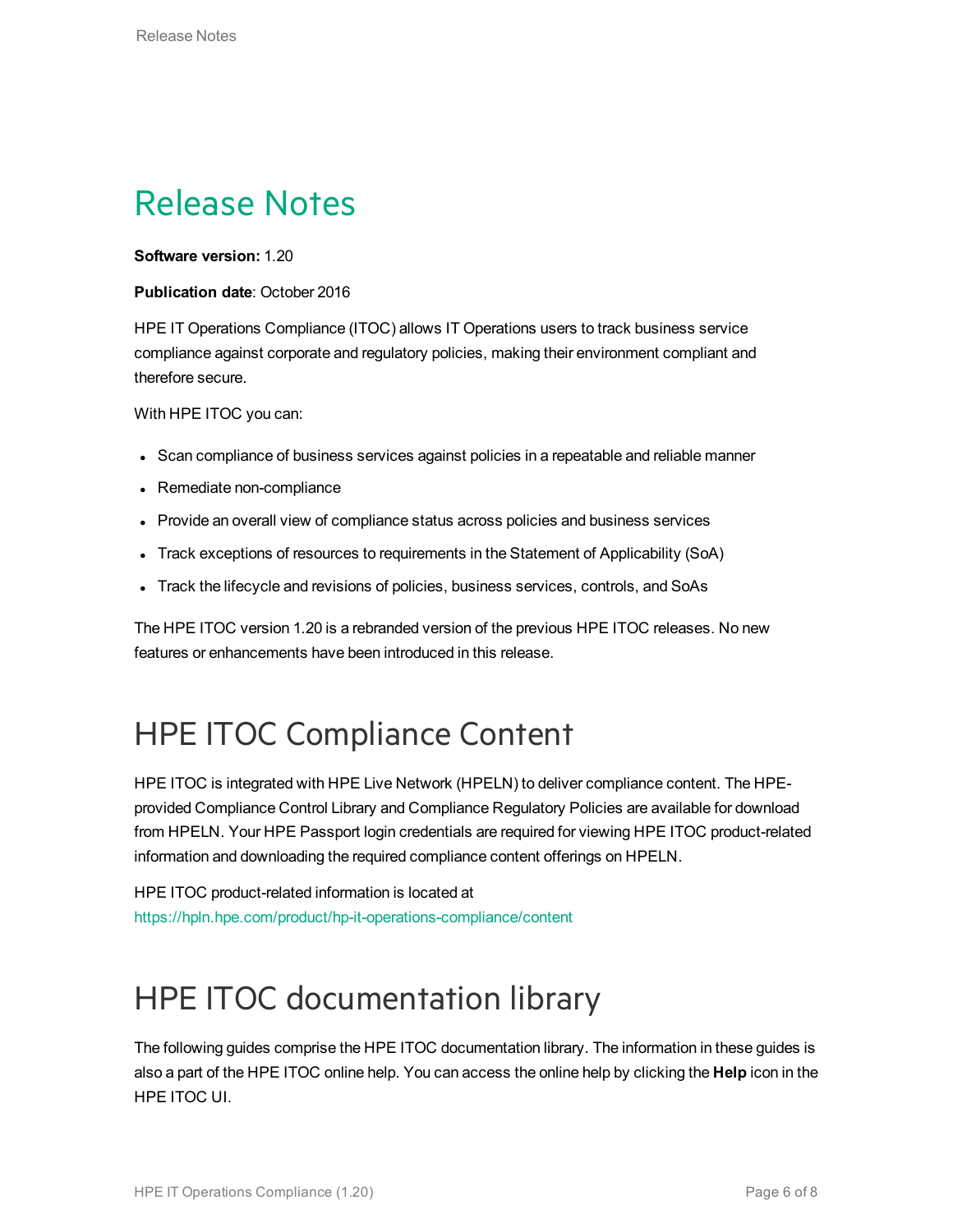The HPE ITOC PDFs are available on the [HPE Software Support website](https://softwaresupport.hpe.com/group/softwaresupport/search-result?keyword=Codar&lang=en&cc=us&hpappid=OSP).

- <sup>l</sup> *HPE ITOC* 1.20 *Installation Guide* Provides information about installing HPE ITOC and importing HPE LN content.
- HPE ITOC 1.20 *Upgrade Guide* Provides information about upgrading HPE ITOC.
- HPE ITOC1.20 *Support Matrix* Provides platform information and other prerequisites for HPE ITOC installation and use.
- <sup>l</sup> *HPE ITOC* 1.20 *Concepts Guide* Explains key HPE ITOC concepts and terminology.
- <sup>l</sup> *HPE ITOC* 1.20 *Administration Guide* Provides information about maintenance windows and scheduling, organizations, administration user interface (UI), users, user roles and permissions, notifications, resource managers, and business and system configuration.
- <sup>l</sup> *HPE ITOC* 1.20 *User Guide* Describes the HPE ITOC dashboard and navigation, HPE ITOC policies, business services, controls and resources, scanning and remediation, and SoAs.
- <sup>l</sup> *HPE ITOC* 1.20 *Reports User Guide* Provides information about installing and configuring HPE ITOC, ITBA, and Vertica for HPE ITOC Reports.
- <sup>l</sup> *HPE ITOC* 1.20 *Integration Guide* Provides information about integrating HPE ITOC with other products.
- HPE ITOC 1.20 *Troubleshooting Guide* Provides troubleshooting tips for known issues and recommended actions or workarounds.

### <span id="page-6-0"></span>Known issues

The following table lists the known issues present in this release.

| ID           | <b>Issue</b>                                                                                                                                     |
|--------------|--------------------------------------------------------------------------------------------------------------------------------------------------|
| QCCR1D232550 | When HPE ITOC is upgraded from version 1.10 to version 1.20,<br>sometimes the following message is displayed:                                    |
|              | Installation: Successful with errors                                                                                                             |
|              | You can ignore this message. The upgrade is successful despite the<br>message being displayed.                                                   |
| QCCR1D233365 | If you use the REST API to calculate the compliance score an error<br>message is displayed. Please contact HPE Support to resolve this<br>issue. |